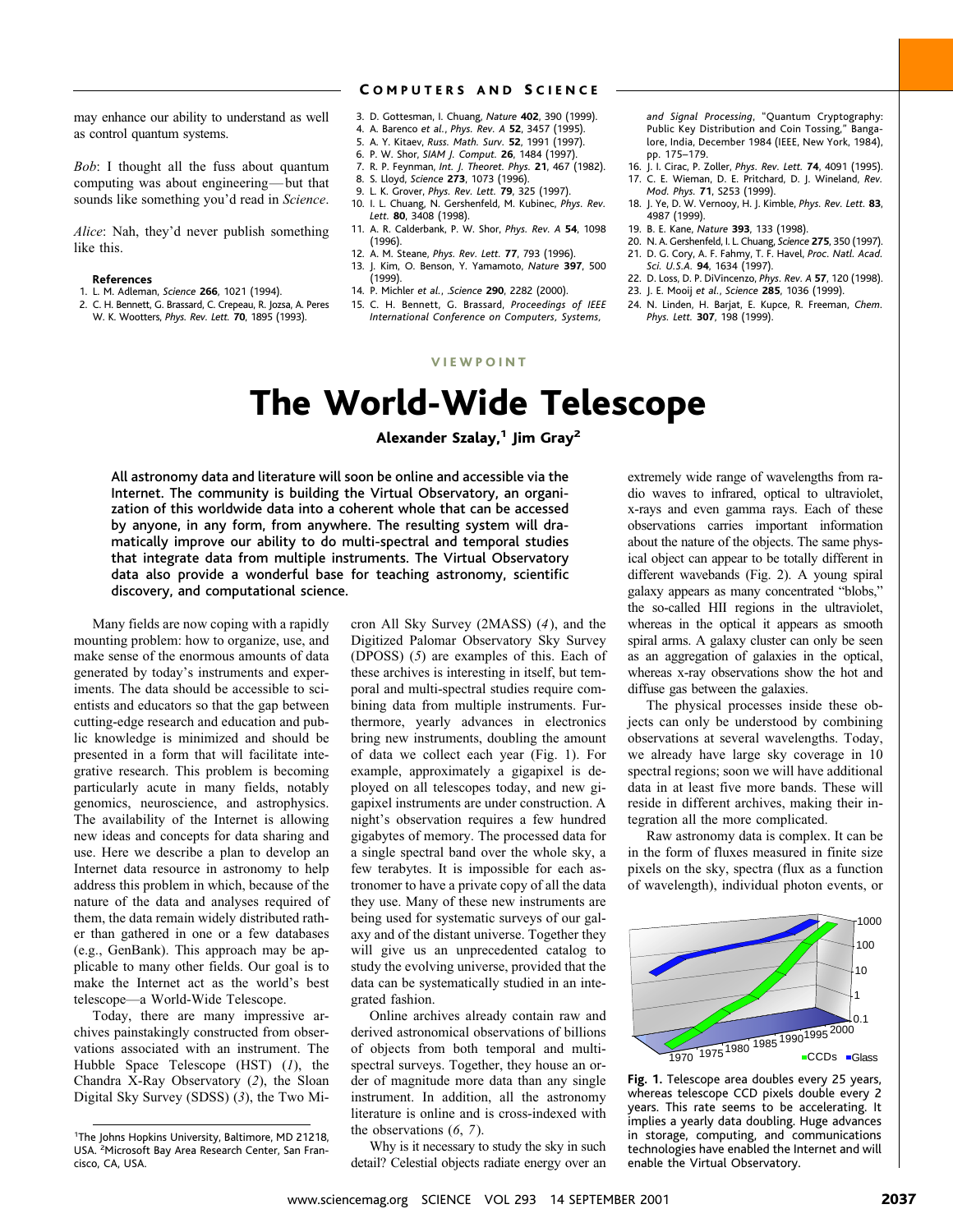even phase information from the interference of radio waves.

In many other disciplines, once data is collected, it can be frozen and distributed to other locations. This is not the case for astronomy. Astronomy data needs to be calibrated for the transmission of the atmosphere and for the response of the instruments. This requires an exquisite understanding of all the properties of the whole system, which sometimes takes several years. With each new understanding of how corrections should be made, the data are reprocessed and recalibrated. As a result, data in astronomy stays "live" much longer than in other disciplines—it needs an active "curation," mostly by the expert group that collected the data.

Consequently, astronomy data reside at many different geographical locations, and that will not change. There will not be a central "Astronomy database." Each group has its own historical reasons to archive the data one way or another. Any solution that tries to federate the astronomy data sets must start with the premise that this trend is not going to change substantially in the near future; there is no top-down way to simultaneously rebuild all data sources.

To solve these problems, the astrophysical community is developing the World-Wide Telescope, often called the "Virtual Observatory" (8). In this approach, the data will primarily be accessed via digital archives that are widely distributed. The actual telescopes will either be dedicated to surveys that feed the archives, or telescopes will be scheduled to follow up on



Fig. 2. M82, at a distance of 11 million light years, is a rare nearby starburst galaxy where stars are forming and expiring at a rate 10 times higher than in our galaxy. A close encounter with the large galaxy M81 in the last 100 million years is thought to be the cause of this activity. The images taken at different wavelengths unveil different aspects of the star-forming activity inside the galaxy. Images courtesy of: NASA/CXC/SAO/ PSU/CMU (x-ray), AURA/NOAO/NSF (optical), SAO (infrared), and MERLIN/VLA (radio). Compilation from http://chandra.harvard.edu/photo/ 0094/index.html.

"interesting" phenomena found in the archives. Astronomers will look for patterns in the data spectral and temporal, known and unknown and use these to study various object classes. They will have a variety of tools at their fingertips: a unified search engine, to collect and aggregate data from several large archives simultaneously, and a huge distributed computing resource, to perform the analyses close to the data, in order to avoid moving petabytes of data across the networks.

Other sciences have comparable efforts of putting all their data online and in the public domain—GenBank in genomics is a good example—but so far these are centralized rather than federated systems.

The Virtual Observatory will give everyone access to data that span the entire spectrum, the entire sky, all historical observations, and all the literature. For publications, data will reside at a few sites maintained by the publishers. These archive sites will support simple searches. More complex analyses will be done with imported data extracts at the user's facility.

Time on the instrument will be available to all. Thus, the Virtual Observatory should make it easy to conduct such temporal and multispectral studies by automating the discovery and the assembly of the necessary data.

One of the main uses of the Virtual Observatory will be to facilitate searches where statistics are critical. We need large samples of galaxies in order to understand the fine details of the expanding universe and of galaxy formation. These statistical studies require multicolor imaging of millions of galaxies and measurement of their distances. We need to perform statistical analyses as a function of their observed type, environment, and distance.

Other projects study rare objects, ones that do not fit typical patterns; they search for the needles in the haystack. To this end, the use of multi-spectral observations is an enormous help. Colors of objects reflect their temperature. And in the expanding Universe, the light emitted by distant objects is redshifted. Therefore, searching for extremely red objects finds either extremely cold objects or extremely distant ones. Data mining studies of extremely red objects discovered distant quasars, the latest at a redshift of 6.28 (9). Mining the 2MASS and SDSS archives found many cold objects such as brown dwarfs, which are bigger than a planet yet smaller than a star. These are good examples of multiwavelength searches not possible with a single observation of the sky, done by hand today, automated in the future. We do not even know all of the data that existed; we will have to discover them on the fly.

# The Time Dimension

Most celestial objects are essentially static; the characteristic timescale for variations in their light output is measured in millions or billions of

years. There are time-varying phenomena on much shorter timescales as well. Variations are either transient, like supernovae, or regular, like variable stars. If a dark object in our galaxy passes in front of a star or galaxy, we can measure a sudden brightening of the background object, due to gravitational microlensing. Asteroids can be recognized by their rapid motion. All these variations can happen on the scale of a few days. Stars of the Milky Way Galaxy are all moving in its gravitational field. Although few stars can be seen to move in the matter of days, comparing observations 10 years apart accurately measures such motions.

Identifying and following object variability is time consuming and adds an additional dimension to the observations. Not only do we need to map the Universe at many different wavelengths, we need to do it often, so that we can find the temporal variations on many time scales. Once this ambitious gathering of possibly petabyte-size data sets is under way, we will need summaries of light curves; we will also need extremely rapid triggers. For example, in gamma-ray bursts, much of the action happens within seconds after the burst is detected. This puts stringent demands on data archive performance.

The architecture must be designed with a 50-year horizon, because things change significantly in that time—computers will be several orders of magnitude faster, cheaper, and smarter. So the architecture must not make short-term technology compromises. On the other hand, the system must work today on today's technology.

The Virtual Observatory will be a federation of astronomy archives, each with unique assets. Typically, archives will be associated with the institutions that gathered the data and with the people who best understand the data. Some archives might contain data derived from others, and some might contain synthetic data from simulations. A few archives might specialize in organizing the astrophysical literature and crossindexing it with the data, while others might just be indices of the data itself, analogous to Yahoo! for the text-based Web.

Astronomers own the data they collect, but the field has a long tradition of making all data public after a year. This gives the astronomer time to analyze data and publish early results, and it also gives other astronomers timely access to the data. Given that data are doubling every year and that the data become public within a year, about half the world's astronomy data is available to all. A few astronomers have access to a private data stream from some instrument, so we estimate that everyone has access to 50% of the data and some have access to 55% of the data.

## Uniform Views of Diverse Data

The social dynamics of the Virtual Observatory will always have a tension between coherence and creativity, or between uniformity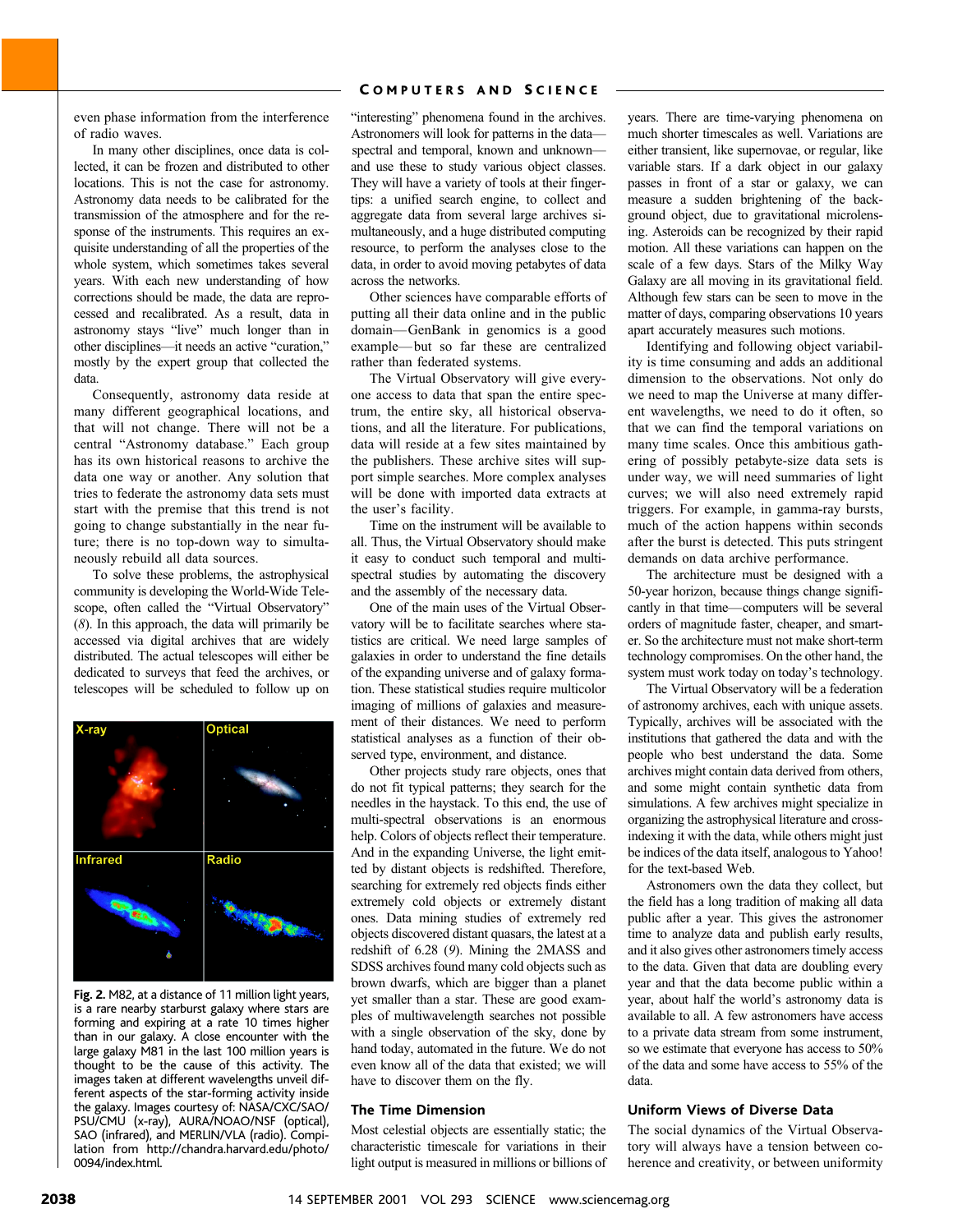and autonomy. It is our hope that the Virtual Observatory will act as a catalyst to homogenize the data. It will constantly struggle both with the diversity of the different collections and the creativity of scientists who want to innovate and discover new concepts and new ways of looking at things. These two forces need to be balanced.

Each individual archive will be an autonomous unit run by scientists. The challenge is to translate this heterogeneous mix of data sources into a uniform body of knowledge for the scientists and educators who want to use data from multiple sources. Each archive needs to easily present its data in compatible formats, and the archives must be able to exchange data.

This uniform view will require agreement on terminology, on units, and on representations—a unified conceptual schema (data model) that describes all the data in all the archives with a common terminology, like Vizier (10). This schema will evolve with time, and there will always be things that are outside the schema, but Virtual Observatory users will see all the archives via this unifying schema, and data interchange will be done in terms of the schema.

We believe that the base representations will likely be done using the emerging standards for XML, Schemas, SOAP, and Web services (11), but there will have to be tools beyond these that automatically transform the diverse and heterogeneous archives to these common formats. Achieving this is beyond the current state of computer science, but solving this schema integration problem will be key for the Virtual Observatory.

Users will want to query the Virtual Observatory using graphical tools, both to pose questions and to analyze and visualize the results. The users will range in skill from professional astronomers to bright grammar school students, so a variety of tools will be needed.

The Virtual Observatory query systems will need to be able to find data among the versions and replicas stored at the various archives. The user might ask for the correlation between radio, optical, and x-ray sources with certain properties. It will be up to the query system to locate the appropriate data sets, subset them, and cross-correlate them, returning the requested attributes from each data source. As with schema integration, there is good technology for automatic indexing, location-transparent, and parallel data search. But the scenario just described is beyond the limits of what computer science researchers can do today.

At its core, the Virtual Observatory will be a data manager. In astronomy, there is a well-established discipline of defining and managing data. There are good languages for defining data schemas (structures) and for mapping these data schemas into existing data management systems. But most of these

tools are designed for homogeneous environments with central control, for example, managing the assets of an individual corporation, organization, or agency. Tools that integrate heterogeneous databases are still primitive and labor intensive.

The raw astronomy data from a telescope runs through a substantial "software pipeline" that extracts objects (stars, galaxies, clouds, planets, asteroids) from the data and assigns attributes (luminosity, morphology, classification) to them. These pipelines are constantly improving as we learn new properties of astronomy and as we discover flaws in the pipeline software, so the derived data is constantly evolving into more current versions.

Each archive's data will likely be replicated at one or more mirror sites so that a catastrophe at one site will not cause any long-term data loss. Data may also be wholly or partially replicated at other sites so to speed local computations, because it is often faster and cheaper to access local data than to fetch it from a remote site.

We assume the Internet will evolve so that copying larger data sets will be feasible and economic (in contrast, today data sets in the terabyte range are typically moved by parcel post). Still, it will often be best to move the computation to petabyte-scale data sets in order to minimize data movement and speed the computation.

Current data management systems propagate and manage data replicas, but they require administrators to decide when and where the replicas are stored. Administrators must design and manage the replication strategy and must track data versions and data lineage. As the programs evolve, the computer science challenge is to automate these tasks of configuring and tracking replicas and of tracking data lineage and dependencies on different derived data versions.

### Better Algorithms

At the micro level, we expect major advances in computer science algorithms. Hardware performance has improved about 100-fold every decade since 1970. There has been a comparable improvement in software algorithms, the simplest of which is sorting: sort performance has doubled each year since 1985, partly to improvements in hardware and partly to improvements in parallel sorting algorithms. We must continue to invest in and investigate new algorithms and data structures for data loading, cleansing, searching, organization, and mining. Statistical methods lie at that heart of most of our data search algorithms, so advances in computational statistics will be essential to the success of the Virtual Observatory.

Current computer architectures are moving toward huge arrays of loosely coupled computers with local storage. These Beowulf clusters

harness commodity components and provide very inexpensive computing. Cellular architectures like IBM's BlueGene project or the Japanese Earth Simulator project carry this to an extreme, millions of computers in one cluster. Computational Grids are clusters of computer clusters that can dynamically allocate resources to the tasks at hand (12). However, not all our algorithms fit this computational structure; some require fine-grain parallelism and shared memory. We must either find new algorithms that work well on cluster computer architectures or invest in massive-memory computer machines that can solve these problems.

# Education

The Virtual Observatory offers the opportunity to teach science in a participatory way. We can give students direct access to a wonderful scientific instrument. They can use it to make discoveries on their own. Very interesting projects and lectures can be built using the Virtual Observatory tools and data.

Astronomy holds a particular attraction for many students, adults and children alike, as demonstrated by planetariums, amateur telescopes, and textbooks. Even very young children can be engaged in many different sciences via astronomy with its strong ties to physics, chemistry, and mathematics. Astronomy can be used as a vehicle for introducing the basic concepts of all these fields and also used to teach the process of scientific discovery. We, the authors, with a lot of help from others, are in the process of creating such a pilot project using data from the SDSS  $(13)$ .

The Virtual Observatory can also be used to teach computational science. Traditionally, science has been either theoretical or empirical. In the past 50 years, computational science emerged as a third approach, first with simulations and now with mining scientific data. Indeed, most scientific departments now have a strong computational program. The Virtual Observatory is a unique tool to teach these skills.

As with astronomy, the Virtual Observatory is a worldwide effort. Initiatives are underway in many countries with a common goal: to join the diverse worldwide astronomical databases into a single federated entity facilitating new research for the astronomy community. The European national and international astronomy data centers are leading an effort funded by the European Union. The Astronomical Virtual Observatory (AVO) is led by the European Southern Observatory and also backed by the European Space Agency. The European Union also sponsors research in pipeline processing technology to handle the anticipated terabyte data streams from future large survey telescopes. The United Kingdom funds the Astro-Grid Project to investigate distributed data archives Grid technology. Japan and Australia are setting up their own large archives. In the United States, the National Science Foundation